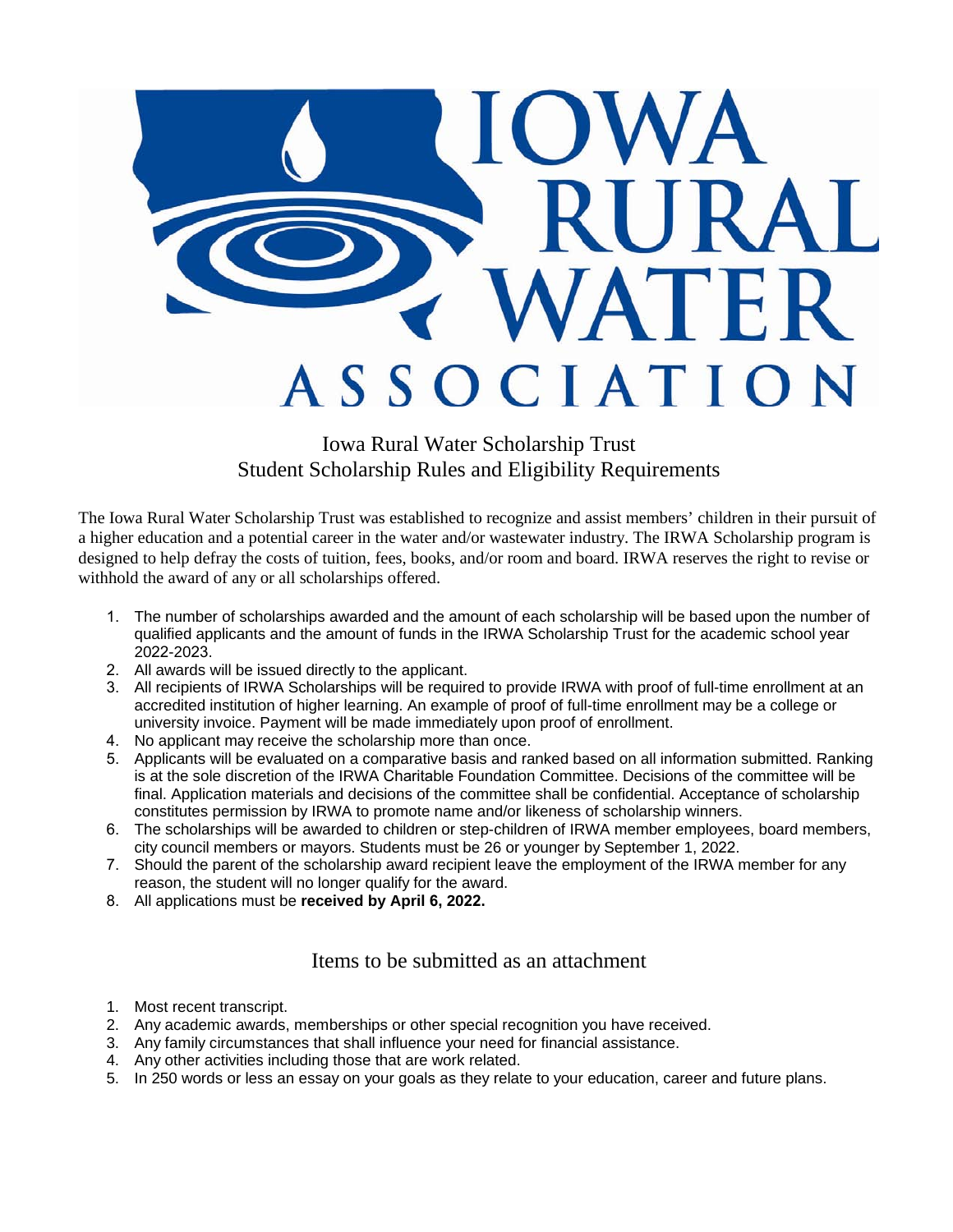# IOWA RURAL WATER ASSOCIATION

## **SCHOLARSHIP APPLICATION (2021-2022)** 4221 S. 22nd Ave E., Newton, IA 50208

| <b>Personal Data</b>                              |                                                                                                                       |
|---------------------------------------------------|-----------------------------------------------------------------------------------------------------------------------|
| Last Name                                         | First Name                                                                                                            |
|                                                   |                                                                                                                       |
|                                                   |                                                                                                                       |
|                                                   |                                                                                                                       |
|                                                   |                                                                                                                       |
| <b>IRWA Member Employee Data</b>                  |                                                                                                                       |
| Last Name                                         | First Name                                                                                                            |
|                                                   | <u> 1989 - Johann Harry Harry Harry Harry Harry Harry Harry Harry Harry Harry Harry Harry Harry Harry Harry Harry</u> |
|                                                   |                                                                                                                       |
|                                                   |                                                                                                                       |
|                                                   |                                                                                                                       |
| <b>High School Data</b>                           |                                                                                                                       |
|                                                   |                                                                                                                       |
|                                                   |                                                                                                                       |
|                                                   |                                                                                                                       |
|                                                   |                                                                                                                       |
| Your Grade Point Average                          |                                                                                                                       |
| College Grade Point Average                       |                                                                                                                       |
| Address                                           |                                                                                                                       |
|                                                   |                                                                                                                       |
|                                                   | Please indicate _______ 4 year college/university                                                                     |
|                                                   | __________ 2 year community/junior college                                                                            |
|                                                   | Vocational technical school                                                                                           |
|                                                   |                                                                                                                       |
| <b>MAJOR COURSE OF STUDY</b>                      | Priority will be given but not limited to water/wastewater related studies                                            |
|                                                   |                                                                                                                       |
|                                                   | If you are receiving other financial aid please itemize by name and amount.                                           |
|                                                   |                                                                                                                       |
|                                                   |                                                                                                                       |
| Do you have your own household?                   | $\Box$ Yes<br>No<br>$\Box$                                                                                            |
| Do you live with your parents or other relatives? | $\Box$ Yes<br>No<br>$\mathbf{r}$                                                                                      |